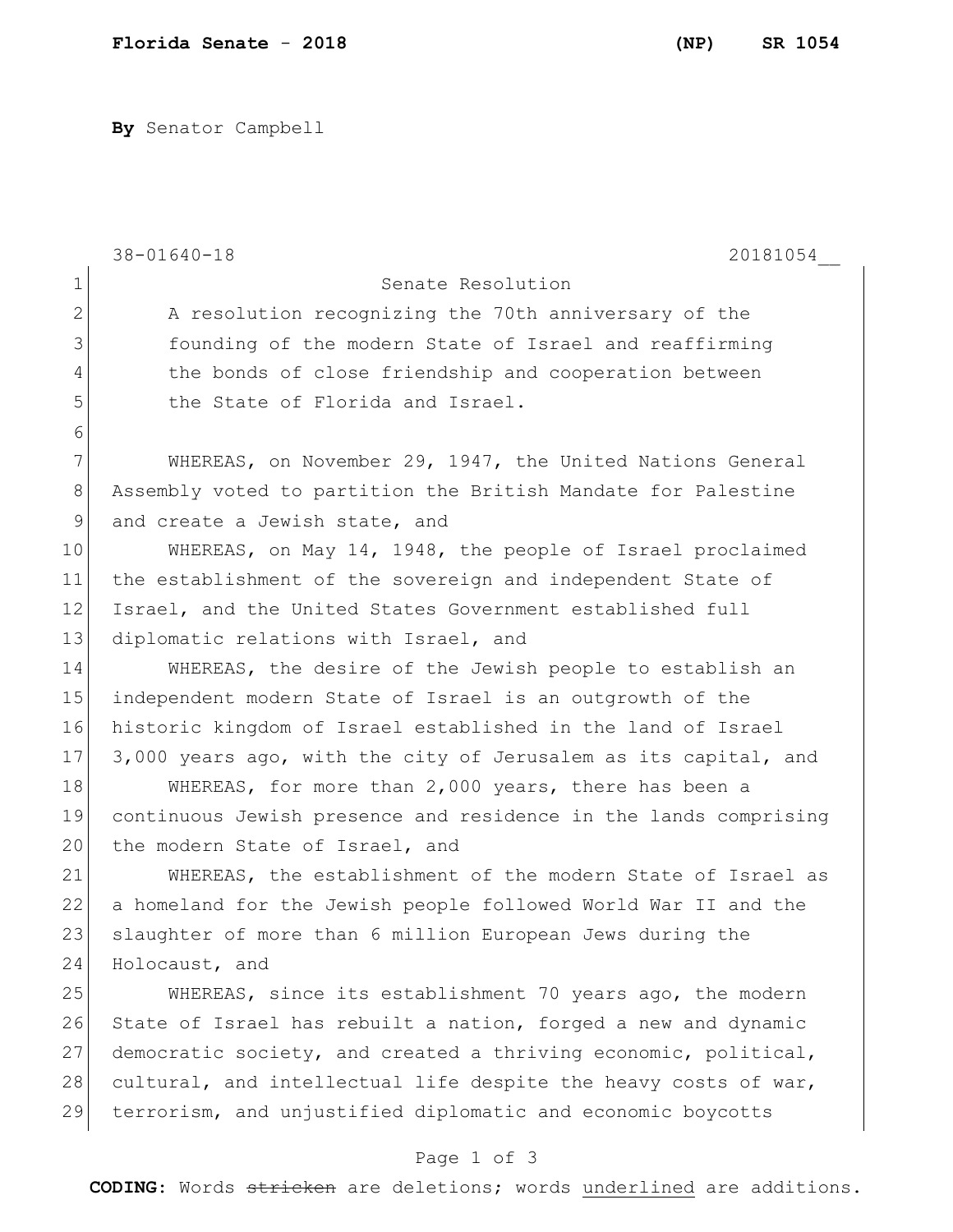44

46

38-01640-18 20181054\_\_ 30 against the people of Israel, and 31 WHEREAS, Israel has developed an advanced, entrepreneurial  $32$  economy, is among the world's leaders in the high-tech industry, 33 and is at the forefront of research and development in the field 34 of renewable energy sources, and 35 WHEREAS, Israel regularly sends humanitarian aid, search-36 and-rescue teams, mobile hospitals, and other emergency supplies 37 to help victims of disasters around the world and has absorbed 38 millions of Jews from other countries and fully integrated these 39 immigrants into Israeli society, and 40 WHEREAS, for 7 decades, the United States and Israel have 41 maintained a special relationship based on shared democratic 42 values, common strategic interests, and moral bonds of 43 friendship and mutual respect, NOW, THEREFORE, 45 Be It Resolved by the Senate of the State of Florida:

47 That the members of the Senate recognize the independence 48 of the State of Israel as a significant event in providing 49 refuge and a national homeland for the Jewish people and in 50 establishing a democracy in the Middle East; commend the 51 bipartisan commitment of successive United States 52 administrations and United States Congresses since 1948 to stand 53 by Israel and work for its security and well-being; assert their 54 commitment to continue to stand with Israel during times of 55 uncertainty; express support for Israel's right to exist as a 56 democratic, Jewish State, to defend itself, and to protect the 57 lives and safety of the Israeli people; congratulate the United 58 States and Israel for the strengthening of bilateral relations

## Page 2 of 3

**CODING**: Words stricken are deletions; words underlined are additions.